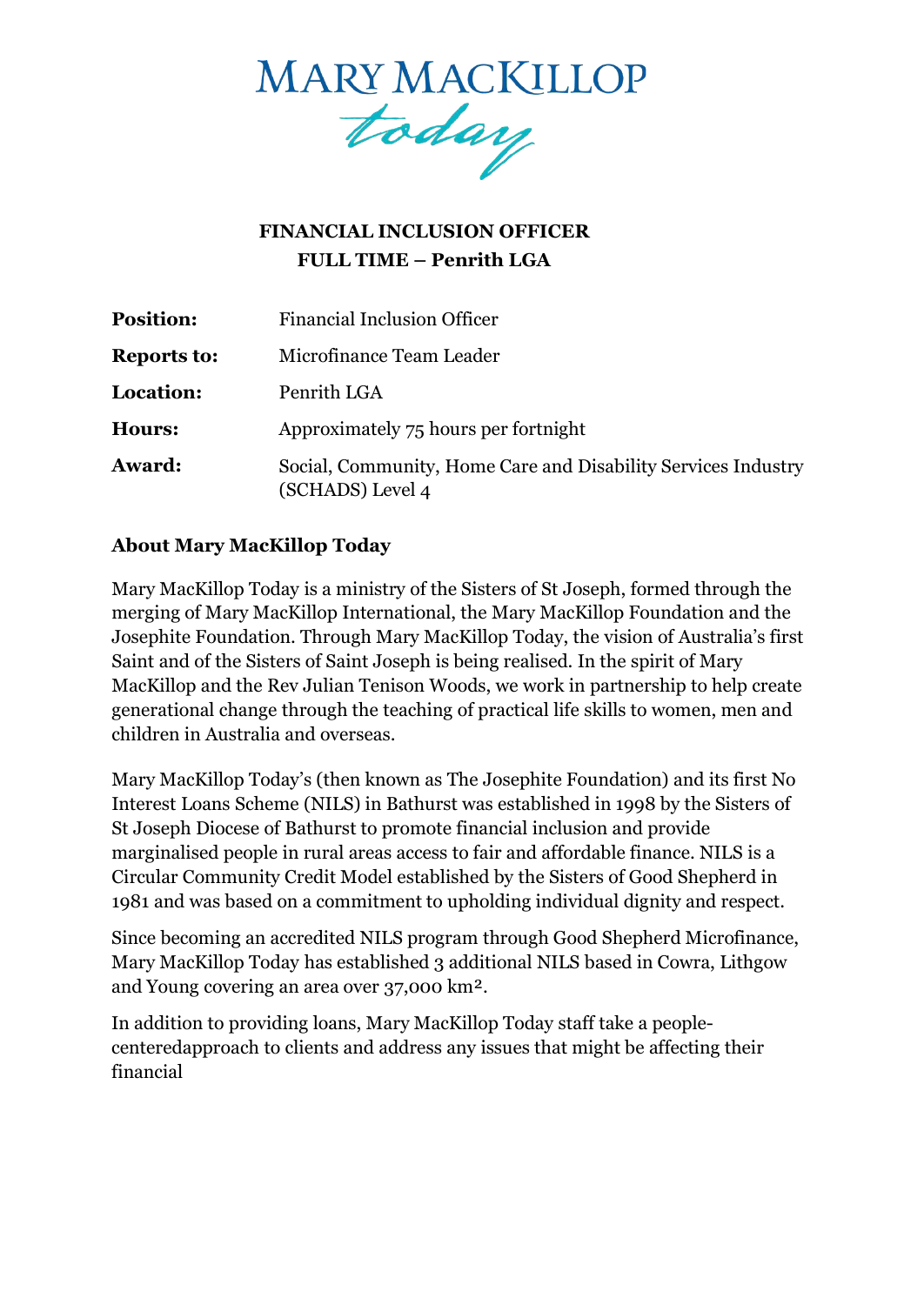capability, including assisting clients to access documents, Financial Capability and Budget Coaching, and referral to other agencies.

# **About the role**

Mary MacKillop Today is currently recruiting for a Financial Inclusion Officer to be based in Penrith LGA on a full-time basis. Financial Inclusion Officers are expected to be both advocates for people with low incomes and facilitators of the Good Shepherd NILS Program in their community.

The key tasks that will be performed by the Financial Inclusion Officer will include:

- Interviewing clients who apply for a NILS loans;
- Assisting applicants to complete loans application including preparing budgetsand collecting supporting documentation for submission to the Loans Admin Unit;
- Providing financial capability coaching, advocacy and support to clients;
- Referring clients to external agencies where necessary or managing arrears;
- Liaising with External Providers (e.g. Centrelink, Utility Companies etc).
- Promoting microfinance services to people on low incomes; referral agencies; community; industry; all levels of government; and philanthropic organisations.

## **Key areas of responsibility:**

*Agency ethos and values*

- Work within the ethos of Mary MacKillop Today thus supporting its strongcommitment to social justice.
- Work within a community development framework.
- Respect people, their circumstances and decisions.

#### *Manage loans enquiries, applications and processes*

- Respond to and record initial enquiries
- Provide advice about loan options
- Conduct applicant interviews
- Provide applicants with referral, advocacy and support when required
- Develop a true and accurate budget with applicant
- Provide Financial Capability Coaching
- Discuss the impact and affordability of the loan
- Complete verification of information by checking supporting documentation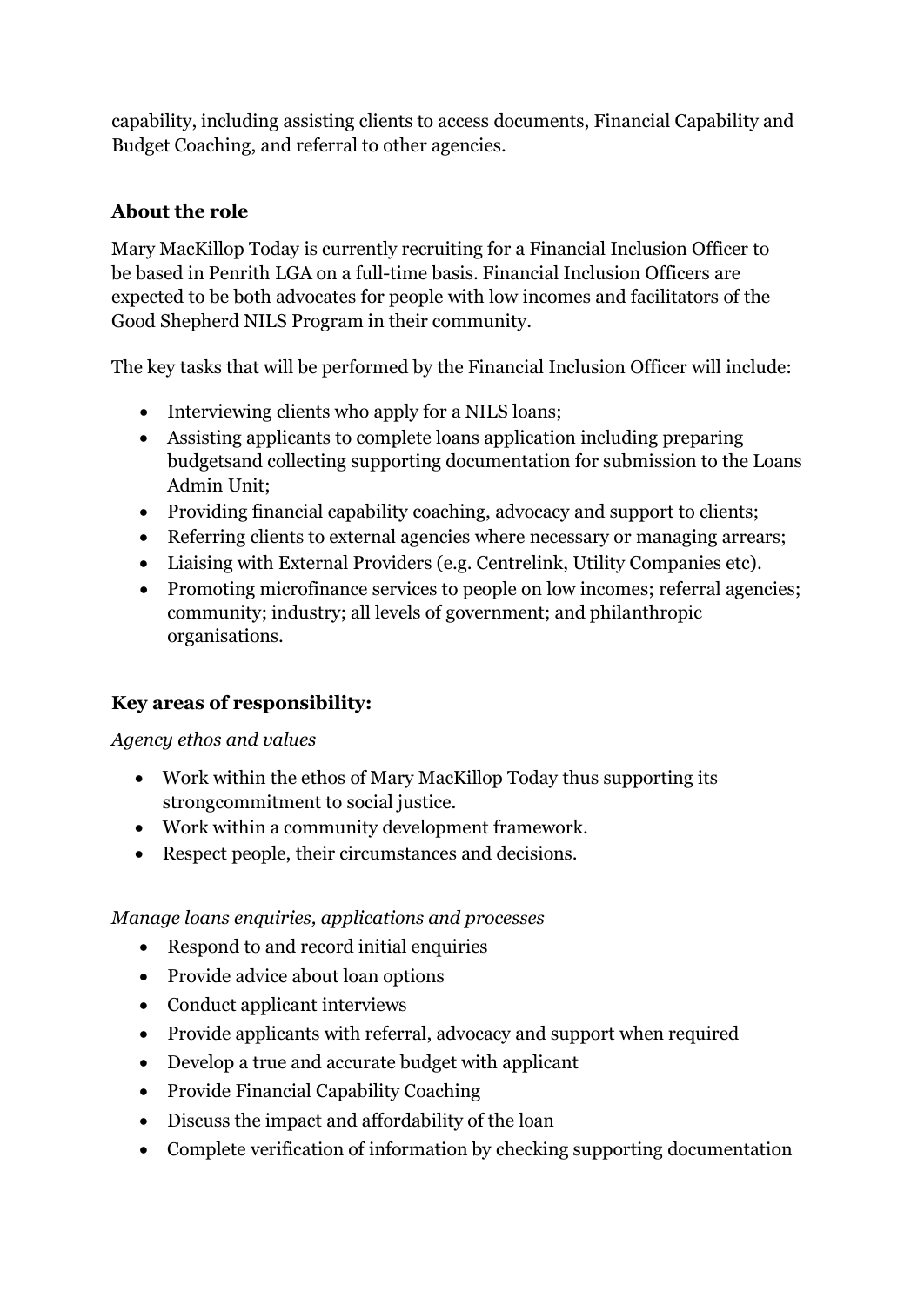- Contact retailers to confirm successful quotes and advise details
- Complete Conditional Loan Agreements and supporting documentation with the customer and explain their rights, obligations and details of how the loan will operate
- Create loan application and submit with all relevant documentation to the Loan Providers
- Follow up with clients on any arrears as advised by the Loan Provider

### *Networking and Promotion*

- Develop comprehensive knowledge of relevant local agencies and support services
- Raise program awareness, build networks and relationships within the localcommunity (This can involve attending Interagency Meetings and visiting other sites)
- Represent programs externally as necessary

### *Reporting and Team work*

- Attend external meetings and training days as directed by the Team Leader
- Attend Mary MacKillop Today staff meetings in Bathurst
- Provide timely reports as required by all internal and external stake holders
- Provide any additional reports as required by Mary MacKillop Today

#### *Compliance*

- Compliance with and observance of all current Mary MacKillop Today Policies, Procedures and Practices, including our Safeguarding Policy.
- Compliance with and observance of all current Good Shepherd NILS policies and procedures

## **Selection Criteria**

- Ability to work within and contribute to the Mission and Values of MaryMacKillop Today
- Relevant qualifications and/ or experience in microfinance, finance sectoror community development
- Demonstrated knowledge & understanding of the needs of people on a low income
- Demonstrated knowledge of community's needs
- Excellent interpersonal & communication skills including interviewing,facilitation, advocacy & negotiation skills.